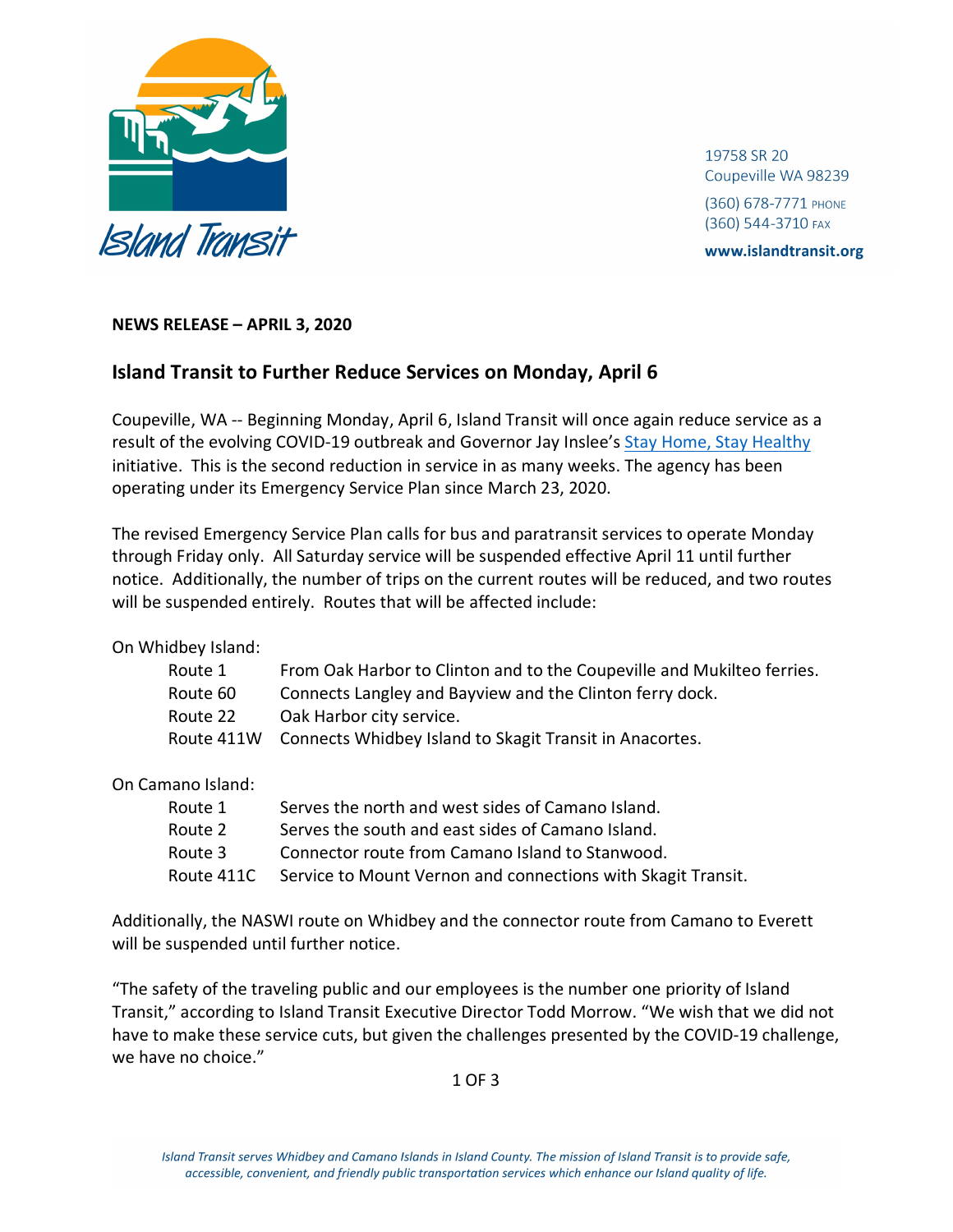

19758 SR 20 Coupeville WA 98239 (360) 678-7771 РНОМЕ (360) 544-3710 FAX

www.islandtransit.org

Detailed information on route and schedule changes are available now on *Island Transit's* [website](https://www.islandtransit.org/routes-and-schedules---covid-19--april--6--2020) at www.IslandTransit.org. Island Transit staff will work with customers to find alternative routes or methods of transportation. If you need assistance, please call Island Transit at 360-678-7771.

We highly recommend all transit riders sign up for [Rider Alerts](https://islandtransit.us12.list-manage.com/subscribe?u=222a1cd5b39dcd71b86f647fb&id=2ba073f1d0) through the agency's website at [www.IslandTransit.org](http://www.islandtransit.org/) to continue to stay informed on services changes as they may continue to be modified in the next several months.

With people now complying with Governor Inslee's [Stay Home, Stay Healthy](https://www.governor.wa.gov/news-media/inslee-extends-stay-home-stay-healthy-through-may-4) order, ridership on Island Transit has dropped dramatically. Whidbey Island ridership dropped by 79% last Friday compared to the same day one year ago. Camano Island ridership dropped by 76% for the same period. This drop is consistent with ridership levels across the state. Revising Island Transit's routes and trips to reflect this decrease in ridership provides the opportunity to reduce the number of transit employees working out in the public.

Those who are traveling should be doing so only for essential purposes under the Governor's order. Those purposes include going to work at an essential work place, traveling to a pharmacy or grocery store for food and medicine, and routine medical appointments. Island Transit is asking the public to limit their travel to those purposes. Signs on our buses and facilities remind the public of the Governor's order.

Island Transit is working with public health authorities to make sure that these bus trips can be as safe as possible for its riders and employees. Those practices are outlined on the agency's webpage.

The mission of Island Transit is to provide safe, accessible, convenient, and friendly public transportation services which enhance our Island quality of life.

Contact: Meg Heppner at 360-678-9501 or Todd Morrow at 360-678-9500

2 OF 3

Island Transit serves Whidbey and Camano Islands in Island County. The mission of Island Transit is to provide safe, accessible, convenient, and friendly public transportation services which enhance our Island quality of life.